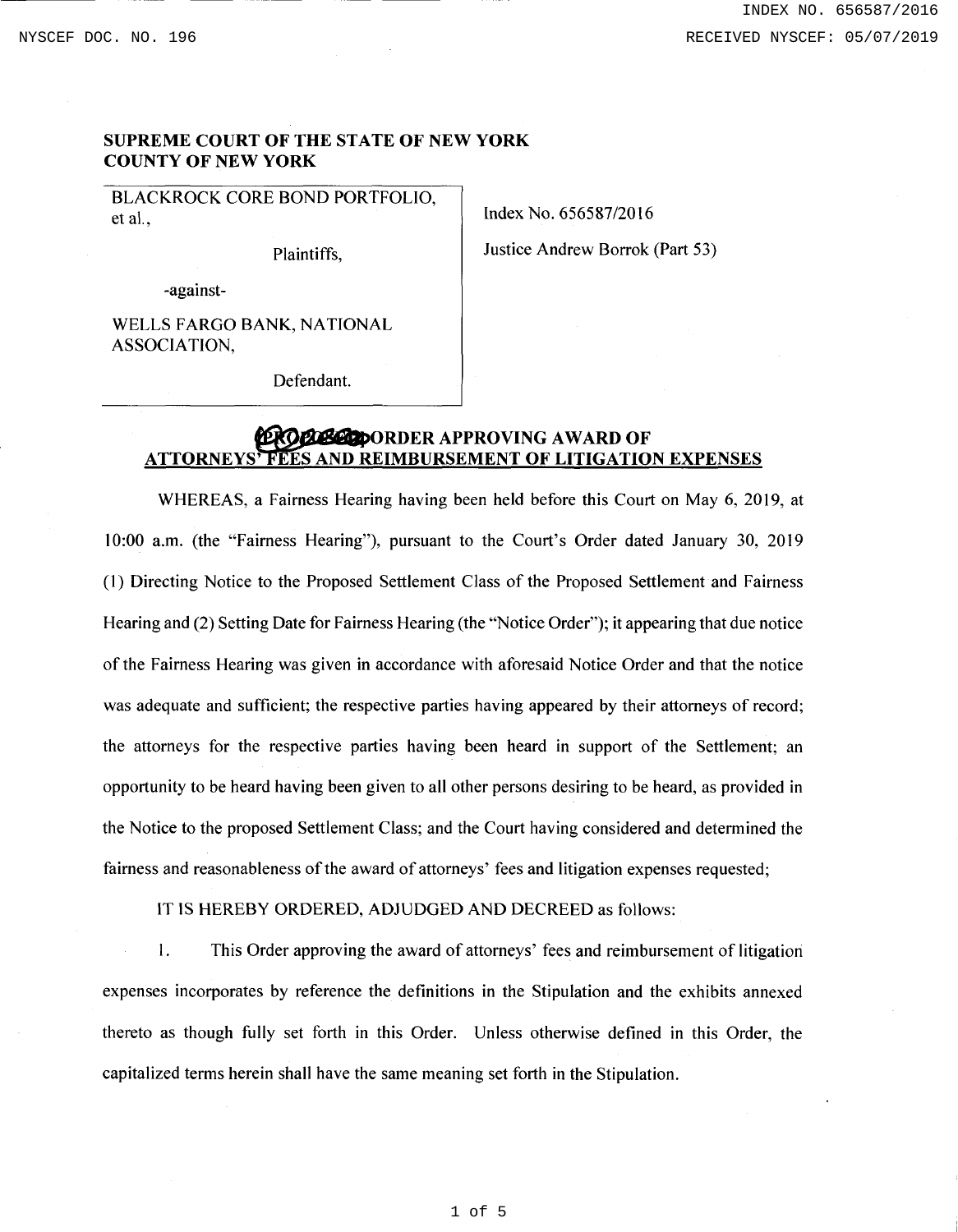2. The Court finds that it has jurisdiction to enter this Order, and over the subject matter of the above-captioned action (hereinafter, the "Action"), all Parties to the Action, and all Settlement Class Members.

3. Notice of Plaintiffs' Counsel's motion for the award of attorneys' fees and reimbursement of litigation expenses was given to all Settlement Class Members who could be identified with reasonable effort. The form and method of notifying the Class of the motion satisfied the requirements of the Notice Order, due process, and all other applicable law and rules, constituted the best notice practicable under the circumstances, and constituted due and sufficient notice to all persons and entities entitled thereto.

4. Copies of the Notice, which stated that Plaintiffs' Counsel would apply for attorneys' fees in an amount not to exceed 20% of the Settlement Fund and for reimbursement of litigation expenses in an amount not to exceed \$9.5 million, were mailed to over 22,908 potential Settlement Class Members and nominees and no objections have been received.

5. Plaintiffs' Counsel is hereby awarded attorneys' fees in the amount of20% of the net Settlement Fund, or \$6,804,100, and \$8,979,500.72 in payment of Plaintiffs' Counsel's litigation expenses (which fees and expenses shall be paid from the Settlement Fund), which sums the Court finds to be fair and reasonable.

6. In making this award of attorneys' fees and reimbursement of expenses to be paid from the Settlement Fund, the Court has considered and found that:

a. The Settlement has created a fund of \$43,000,000 in cash that has been funded into escrow pursuant to the terms of the Stipulation, and that numerous Settlement Class Members who submit acceptable Claim Forms will benefit from the Settlement that occurred because of the efforts of Plaintiffs' Counsel;

2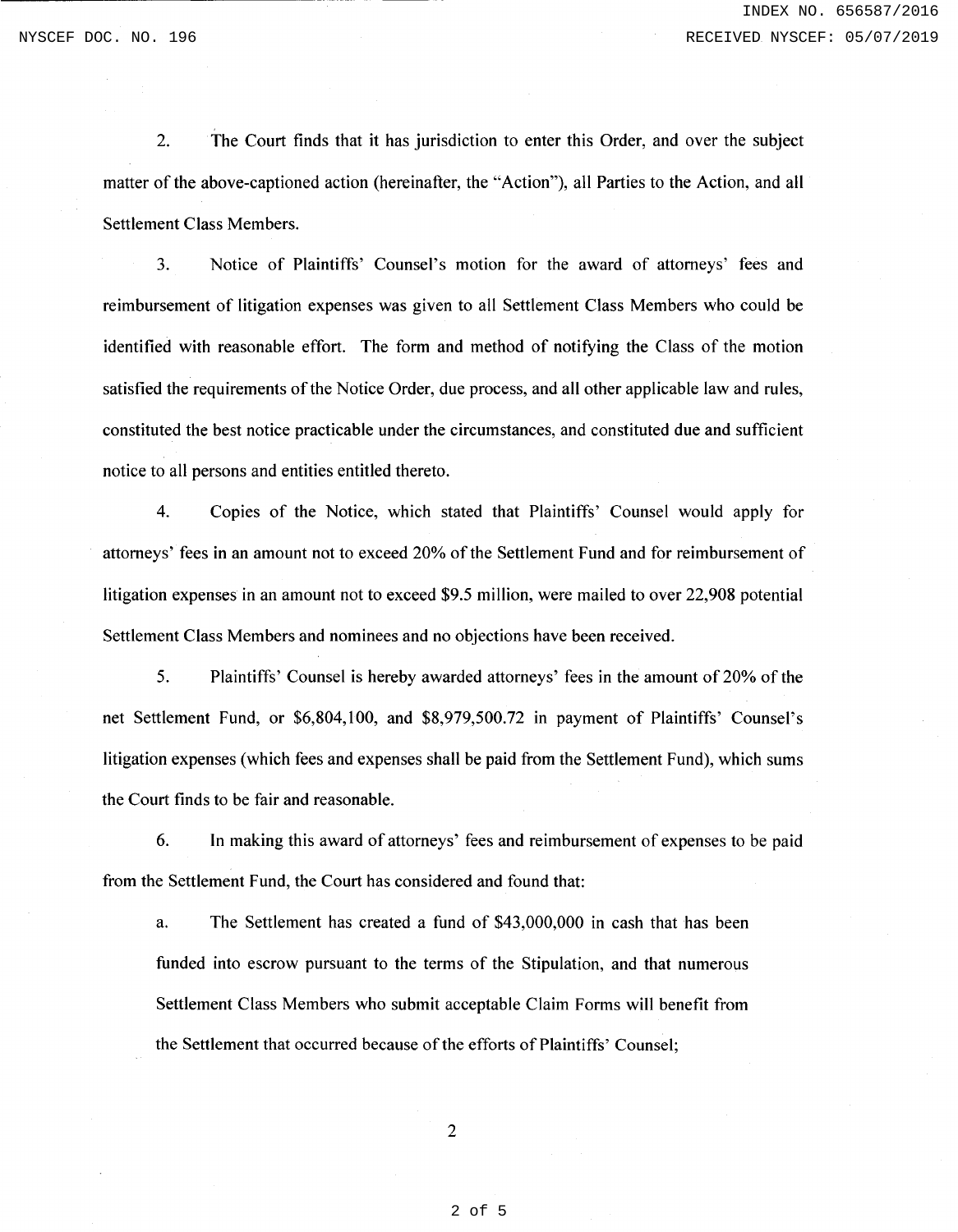b. The fee sought is based on a retainer agreement entered into between Plaintiffs, sophisticated institutional investors that actively supervised the Action, and Plaintiffs' Counsel at the outset of the Action;

c. Lead Counsel conducted the litigation and achieved the Settlement with skill, perseverance and diligent advocacy;

d. The Action raised a number of complex issues;

e. Had Plaintiffs' Counsel not achieved the Settlement there would remain a significant risk that Plaintiffs and the other members of the Settlement Class may have recovered less or nothing from Defendant;

f. Plaintiffs' Counsel devoted over 62,000 hours, with a lodestar value of approximately \$27.2 million, to achieve the Settlement; and

g. The amount of attorneys' fees awarded and expenses to be reimbursed from the Settlement Fund are fair and reasonable.

7. Any appeal or any challenge affecting this Court's approval regarding any attorneys' fees and expense application shall in no way disturb or affect the finality of the Judgment.

8. Exclusive jurisdiction is hereby retained over the Parties and the Settlement Class Members for all matters relating to this Action, including the administration, interpretation, effectuation or enforcement of the Stipulation and this Order.

9. In the event that the Settlement is terminated or the Effective Date of the Settlement otherwise fails to occur, this Order shall be rendered null and void to the extent provided by the Stipulation.

3 of 5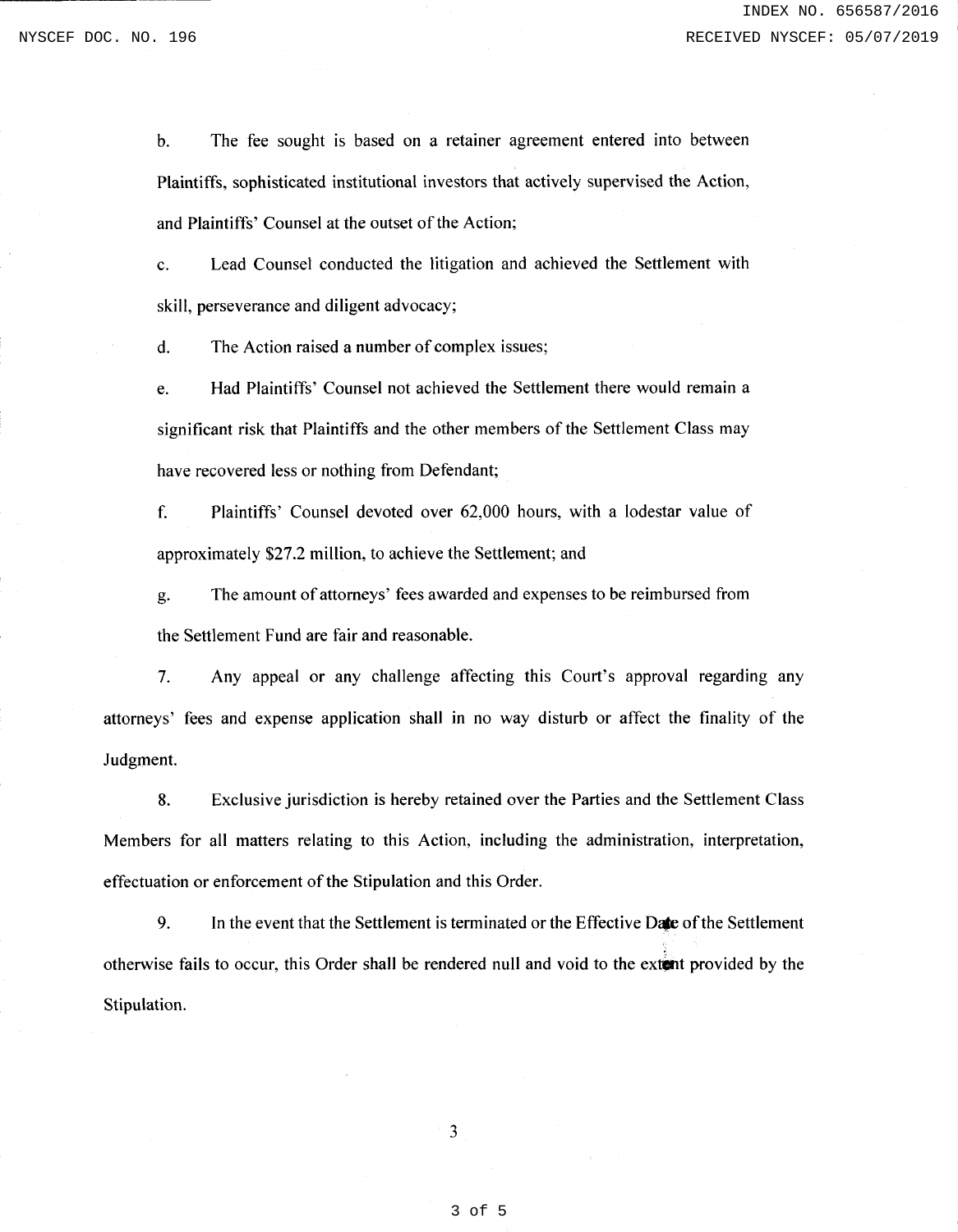7. There is no just reason for delay in the entry of this Order, and immediate entry by the Clerk of the Court is expressly directed.

IT IS SO ORDERED this  $\omega$  day of  $\text{Max}$ , 2019.

*)* 

**PIIDit.Andraw Borrok-** -·